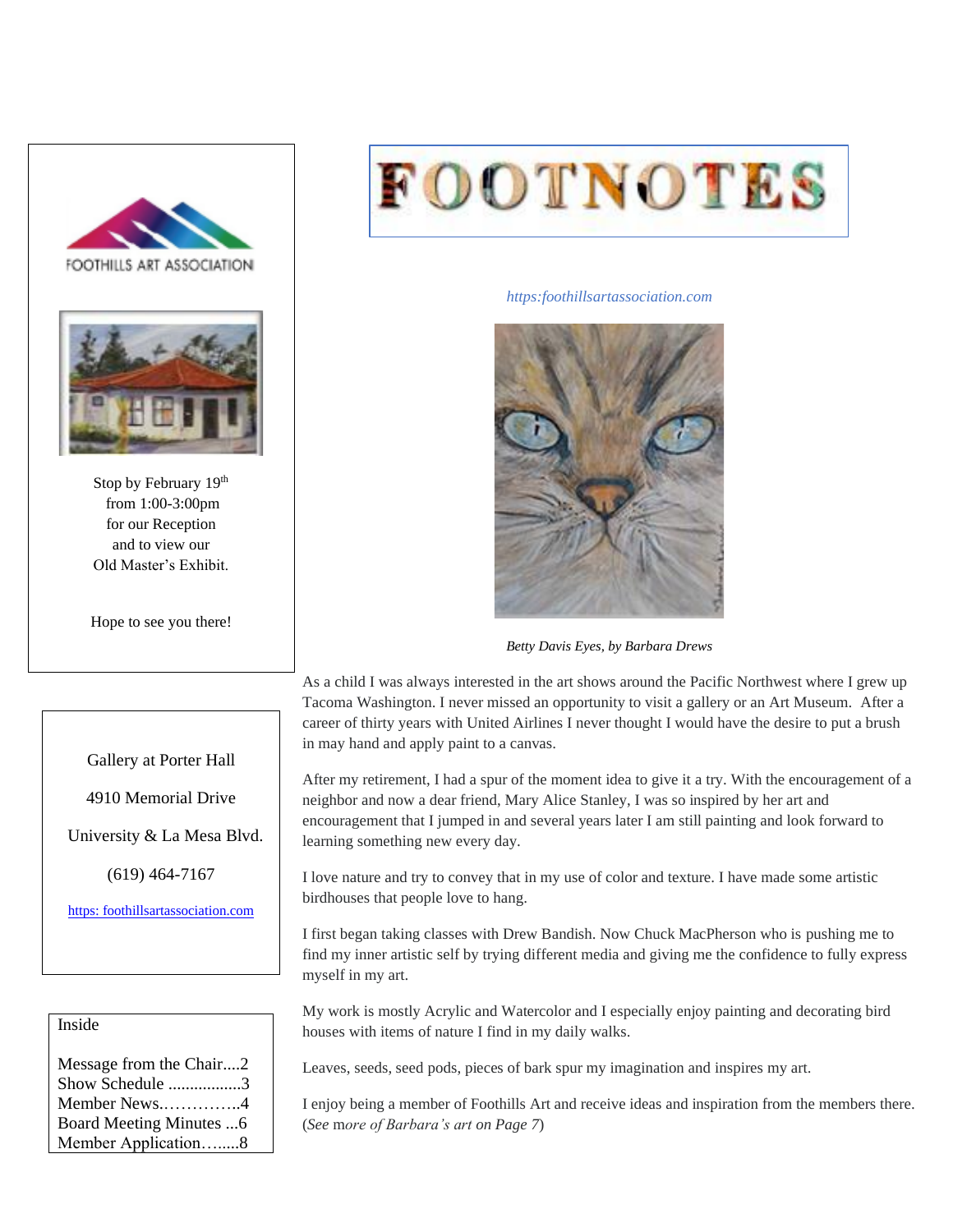

Message from the Chair

There exciting news happening at the Foothills Art Association in the coming months!

We have installed WIFI at the gallery and can now print at the gallery. The BEST part of all this is that now you can sign up online for Gallery Sitting Assignments. Our policy is that if you

enter into a show, please sign up to be a Gallery sitter. We need you! Here is the link to sign up:

<https://foothills-art-association.mailchimpsites.com/>

There will be a RECEPTION for this month's Old Masters Show- on Saturday, 2/19/22, from  $1:00 - 3:00$ pm.

The Board of Directors has voted to keep the gallery open with Members Meetings and Artist Demos for the months of July and August! And we will have a special members exhibit for the month of August.

Within Foothills Art Association there is a rich collection of artists who have become octogenarians. Some of them still show regularly, some of them not so often... But they still paint! In the month of August, we would like to feature "the oldies" as a Featured Artists.

So... If you will be 80 years old by December 31, 2022 and you would like to be part of this show, provisionally called " The Octos", please let us know as soon as possible, and certainly by the end of June so that we can get the info into the August newsletter.

If we have the count right, we would show three paintings (one a favorite that you don't want to sell, hyper priced, and a couple that you might like to sell) Some of these past winners have not been seen by newer members. We will try to interest local media and we will arrange a nice afternoon reception.

We are looking for a new First VP for our board. Rustin has done an incredible job procuring our artists to perform demos and workshops for us, however, he has become incredibly busy and needs the extra time for his own art and teaching etc. If you are interested in joining the Board please let us know.

We are also in need of a separate team to help us prepare and execute our signature WILDLIFE SHOW that takes place in November. This is an amazing opportunity to connect to the San Diego Artists Community at large. Please let us know if you are interested.

Sincerely, Peggy Connolly President Foothills Art Association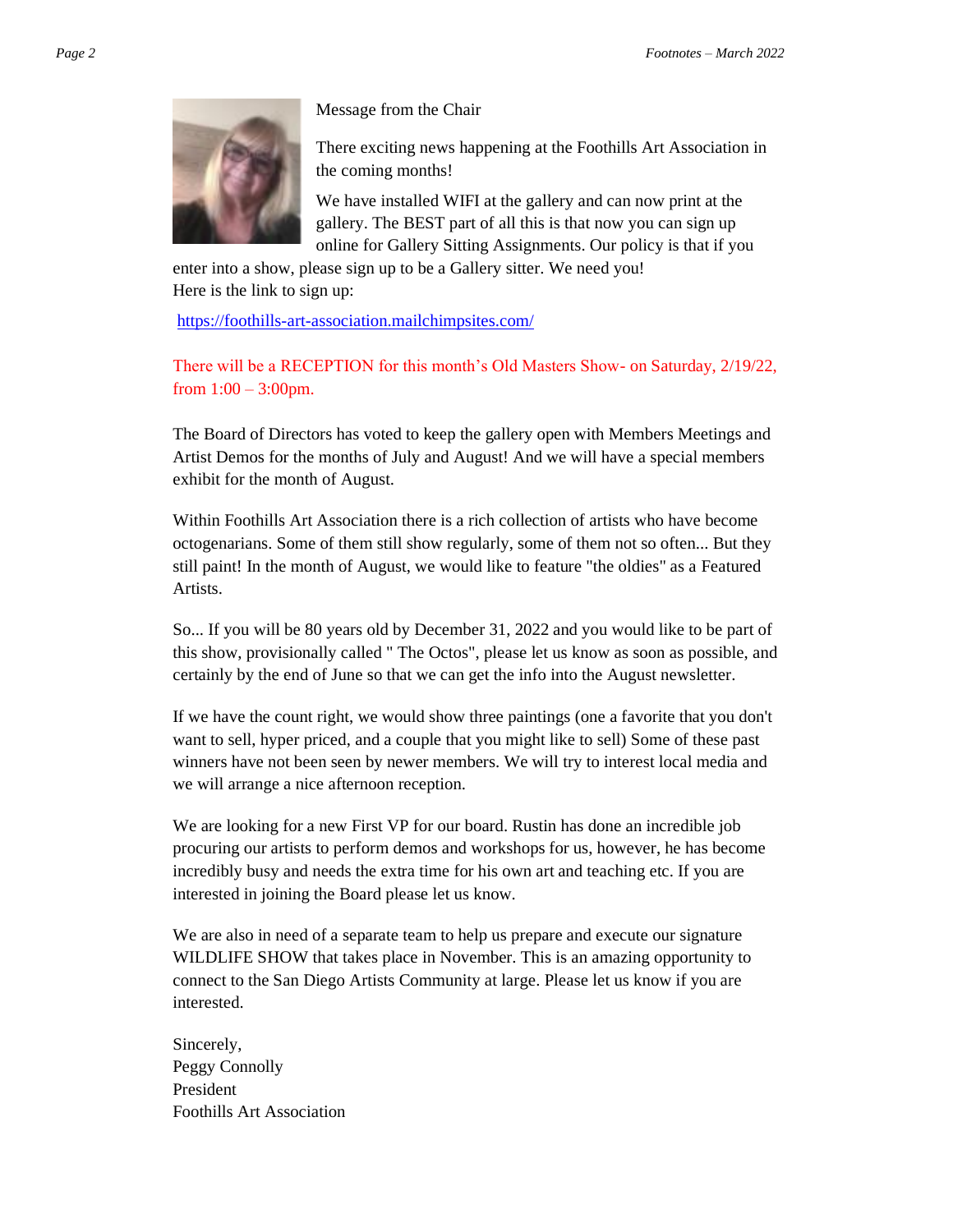#### REVISED FOOTHILLS ART ASSOCIATION SHOW SCHEDULE

#### **FEBRUARY**

Old Master's Show (no entry fee, People's Choice Awards and prizes in tribute to Teresa Shaffer) Prizes 1 st \$50, 2 nd \$30, 3 rd \$20 (NO Afternoon Members Meeting/ Demo) Please come into the gallery to VOTE In Person- Tally votes by February 28 th -Announce Winners Thurs. Feb. 3 rd -Take Down Day – for January Show Thurs. Feb 3 rd -Take in Day- 10:00am-3:00pm Friday, Feb 4th - Hanging Day- 10:00am- until finished Sat Feb 19 - Reception 1-3pm Featured Arist- LYLE RENNECK

#### **MARCH**

Gallery Members (EXPANDED MEDIA SHOW) (No specific theme, No entry fee) Monday-FEB. 28 TH - BOARD MEETING 10:00AM Thursday-MARCH 3 RD Take Down / Take in- 10:00am-3:30pmMember's Meeting- 2:00-2:30pm Artist Demo- 2:30-4:00pm MARCH 4 th - Hanging Day- 10:00am- until finished Featured Artist - BARBARA DREWS

#### **APRIL**

ANNUAL MEMBERS JURIED AND JUDGED SHOW No specific theme, prizes awarded) Entry fees - \$20 / one entry, \$10 second entry, \$10 third entry. Awards 1 st Prize / \$400, 2 nd Prize \$250, 3 rd Prize / \$100 Honorable mentions/ 3 Awards \$25 each Monday- April 4 th - BOARD MEETING- 10:00am Thursday-April 7 th Take Down / Take in -10:00am- 4:00pm pm Member's meeting/ Art Demo- 5:30pm-8:00pm Featured Artist - TOM KILLROY

#### **MAY**

Gallery Members Show (No specific theme, No entry fee) Monday-May 2 nd - BOARD MEETING -10:00am Thursday-May 7th- Take Down/ Take In- 10:00am-4:00pm Member's meeting/ Art Demo- 5:30pm-8:00pm Featured Artist - RHONDA ANDERSON

### **JUNE**

Gallery Members Show (No specific theme, No entry fee) (\*\*) Please note that the small image show has now been moved to September! Monday- June 6 th - BOARD MEETING -10:00am Thursday- June 9 th - Take Down/ Take In- 10:00am-4:00pm Member's meeting/ Art Demo- 5:30pm-8:00pm Featured Artist - CAROL MC CLURE

\*\*\*\*\* Board voted to keep the Gallery open for the months of July and August. (MORE INFORMATION TO COME)

**JULY**- Gallery Members Show

**AUGUST** - Gallery Members Show – Octogenarian Show

\*\***SEPTEMBE**R - SMALL IMAGE SHOW: Judged Members show with entry fee and prizes awarded.

Entry Fee- \$10/ one, \$15/ two, \$20/ three 1 st Prize / \$150, 2 nd Prize \$100, 3 rd Prize / \$75, Honorable Mention x 2- \$25 each Evening Members Meeting/ Demo

**OCTOBER** - Gallery Members Show (No specific theme, No entry fee) Members Meeting / DemoNOVEMBER Wildlife in Art Show - (Juried and judged with entry fee and prizes awarded)

#### **NOVEMBER**

1 st \$450, 2 nd \$250, 3 rd \$100 Honorable Mentions Evening Members Meeting/ Demo

#### **DECEMBER**

Gallery Members Show (winter /holiday theme suggested but not required. Afternoon members meeting, but no demo) holiday fundraising sale and party before meeting.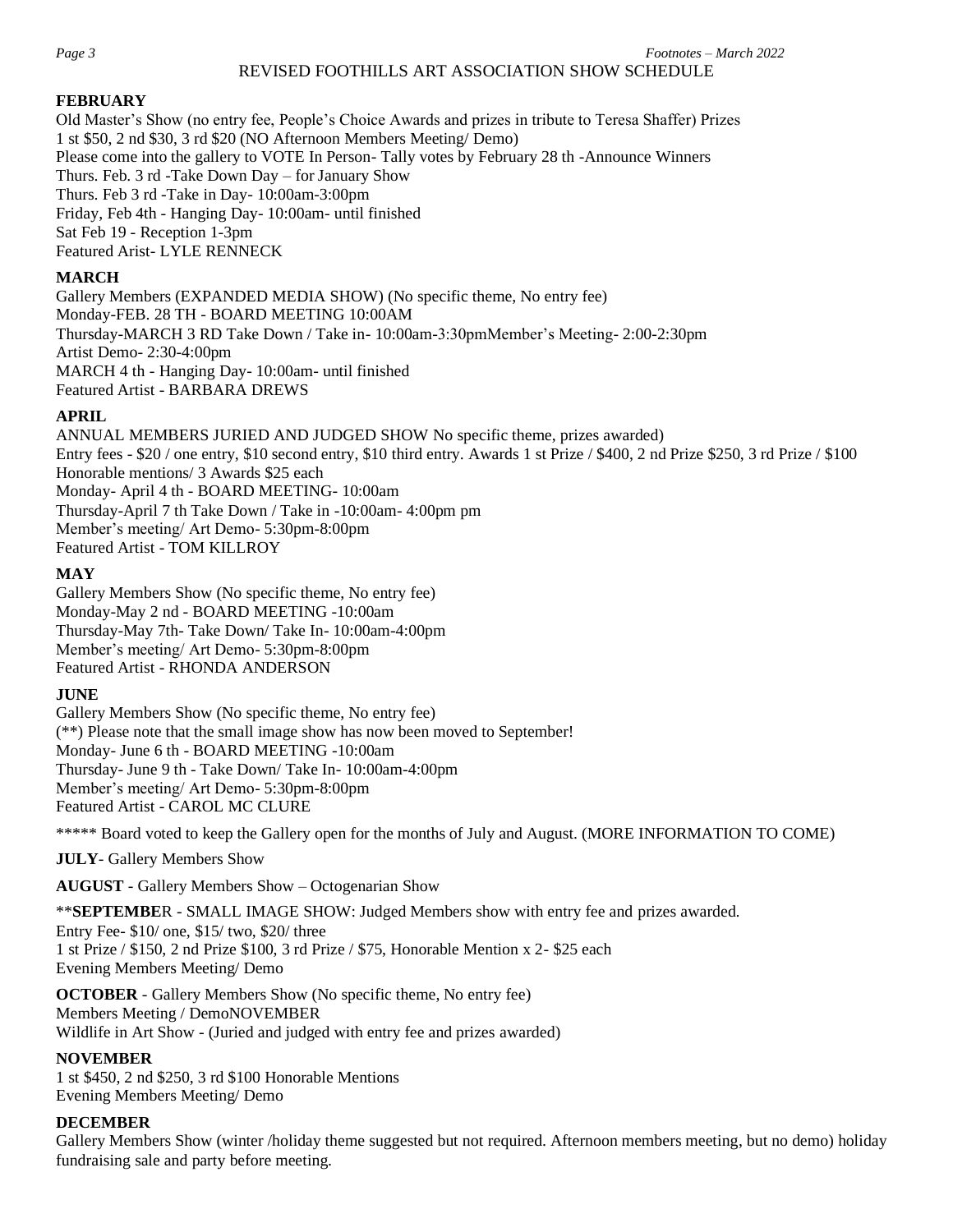#### **MEMBERS NEWS AND EVENTS**

**From Toby Scriba** – My painting *Mates* was accepted into the February SDWS show.



*Mates* by Toby Scriba

**From Jenny Rivera** – My painting *Eucalyptus Twist* was accepted into the February SDWS show.



*Eucalyptus Twist* by Jenny Rivera

**From Gloria Henderson** – Two of my paintings *Fragile Ecosystem*, and *My Cute Pose* were accepted into the February SDWS show.



*Fragile Ecosystem* by Gloria Henderson. *My Cute Pose* by Gloria Henderson



**From Drew Bandish** – I am proud to be in the Fallbrook Art Association 2022 13<sup>th</sup> Annual Signature American Watermedia International Exhibition and Sale. Below is my sketch for my painting *Tecolote Canyon.* And my painting *Porch Light* for the SDWS at Liberty Station.



*Tecolote Canyon* sketch by Drew Bandish. *Porch Light* by Drew Bandish

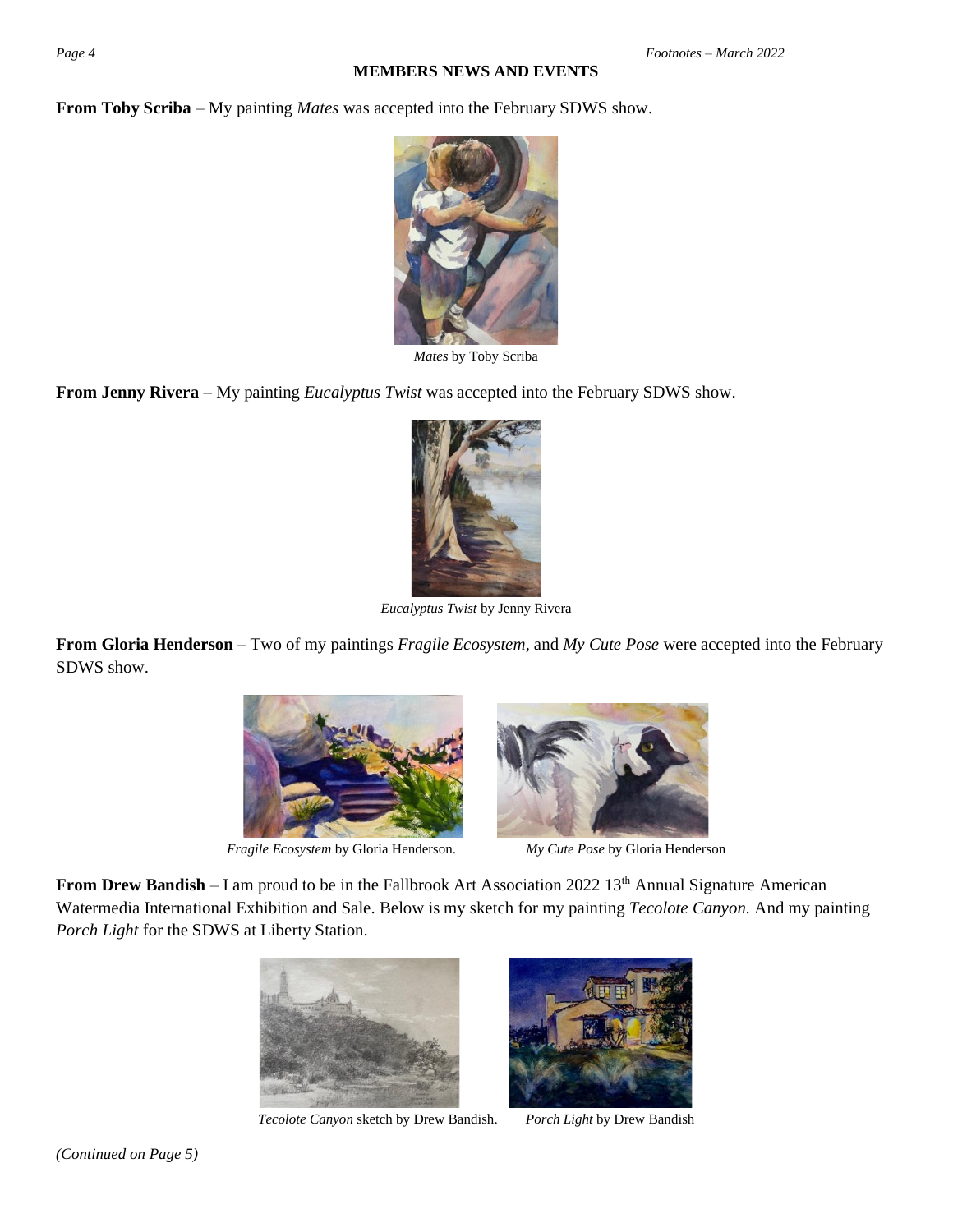## **Members News and Events (***Continued from Page 4)*

**From Barbara Drews and Rustin Holec** – We inventoried of all the art work that was stored in the very back of the Gallery. We have notified the artists and they will be coming in to pick up their pieces. There is a list of names on the desk and the sitters should know all the paintings are stored in the back of the Gallery on the same shelf and they are marked with blue tape on the sides so we know those are the ones in the inventory. Sitters may need to direct artists to the back corner where they are stored.

**From Dixie Samper** – I bought an apron from Jerry's Artarama and I don't like the way it fits me. Would anyone be interested in buying it to save me bothering to ship it back? New York Central Professional Cross-Back Apron Black \$25.00. It has lots of pockets. Please email me if you want to buy it. It can be seen in Jerry's catalog. [dsampier@gmail.com.](mailto:dsampier@gmail.com)

**From Bonnie Owen** – I am thrilled to announce my painting *Rocket Boy* was accepted into the San Diego Museum of Art's Artist Guild Spring Exhibition.



*Rocket Boy* by Bonnie Owen

**Roz Oserin** has generously donated a laptop to the gallery for the use of the members and Wifi is being installed. Thank you Roz!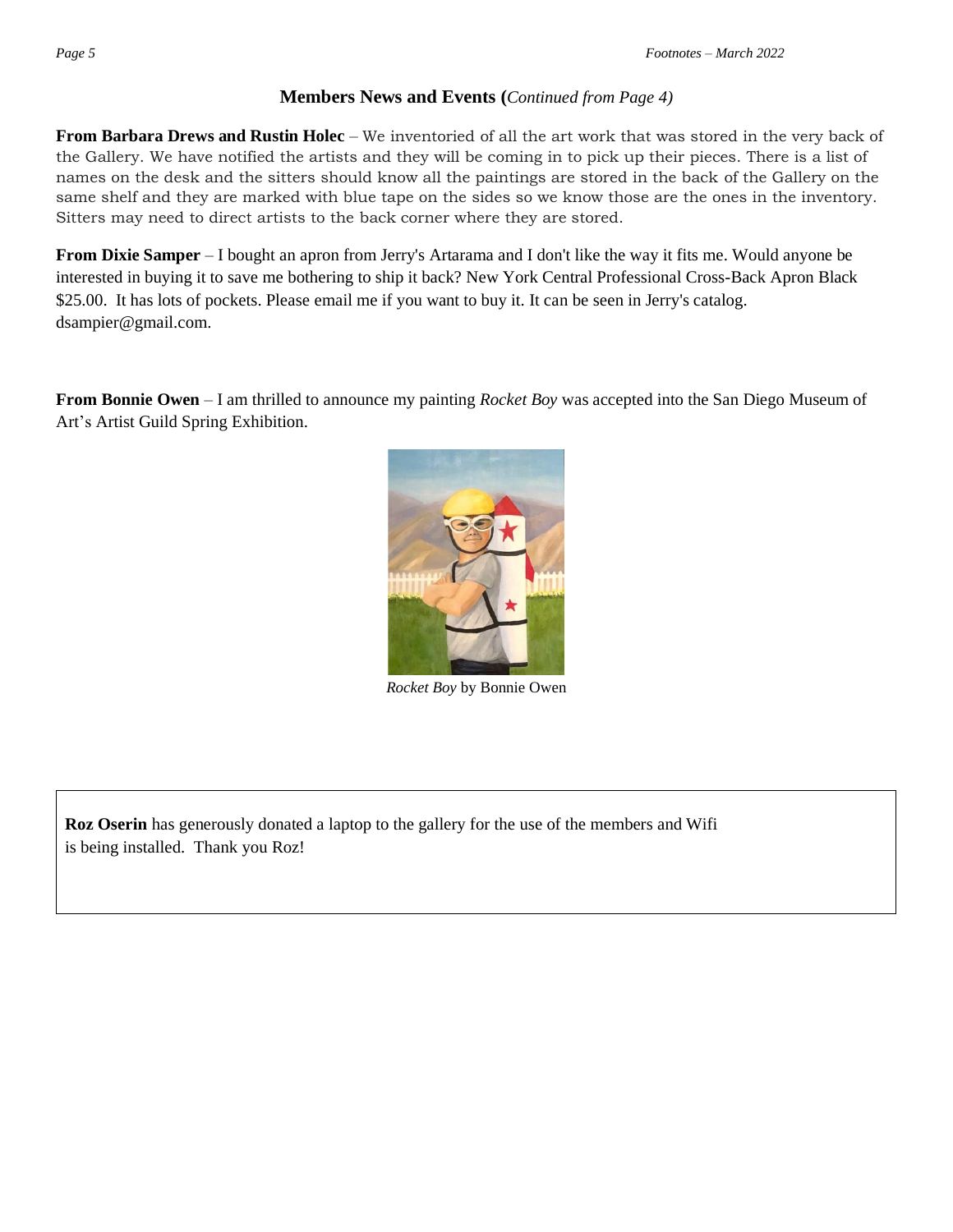## **FOOTHILLS ART ASSOCIATION**

## **February 2022 BOARD MEETING**

The Foothills Art Association Board meeting convened via Zoom meeting on Monday January 31st, 2022 at 10:00a.m.

Attendees: Gary Dyak, Peggy Connolly, Judy Sawyer, Bonnie Owen, Roz Oserin, and Bob Pinner.

- 1. The Old Masters Show will again be a people's choice awards exhibit. Voting will start Monday, February 7th and voting will be open to all members, family, friends and the public. Votes can be emailed to our [foothillsartassoc@gmail.com](mailto:foothillsartassoc@gmail.com) address with the subject title "My People's Choice Selection." A ballot for the top 3 selections will note the entry number, title, artist name and the name of the person voting. You can also cast your vote at the Gallery in the provided ballot box. Please only vote once. Gary will tally the votes on Monday, February 28th and Peggy will notify the winners. Awards of \$50.00 for 1st place, \$30.00 for 2nd place and \$20.00 for 3rd place will be given.
- 2. Rustin is stepping down from his position as Vice President so the board will begin a search for his replacement.
- 3. A retrospective exhibit of our Octogenarian members will take place in August. Peggy, Hazel Ross and Judy will coordinate with the artists and Judy will coordinate the reception.
- 4. Roz will look into dates for an Art in the Park for our members. Art in the Park happened a couple of years ago and in partner with a local gardeners group, a series of booths for artists as well as gardeners were set up in the park for a day of fun in the sun and sales. Roz will contact the La Mesa Garden group to see if they would like to participate again.
- 5. Peggy slated a motion to have member meetings in July and August. Gary seconded the motion and it was unanimously passed. We need to determine whether the gallery will close during a month in the winter?
- 6. The online gallery of the monthly exhibits will only include entries of the artwork submitted via Art Show Registration through the website.
- 7. The Annual Members Juried Show in April will continue to be a two-tiered show. Registration will be both online and on take-in day. All artwork will be brought to the gallery on Thursday, April 7th - take in day. The judge will select the artwork accepted into the show. Those not accepted will be notified to pick up their artwork. Roz will begin searching for the judge.
- 8. Gary brought a motion to get WiFi for the gallery. The monthly cost is \$89.00 with equipment included. Roz seconded the motion and it was unanimously passed.
- 9. The Student Show was a great success. In the future, we will ask the High Schools to take on a more active role in photographing, hanging and setting up the exhibit.

The next meeting will be on March 28th at 10:00 via zoom.

The Meeting adjourned at 11:15.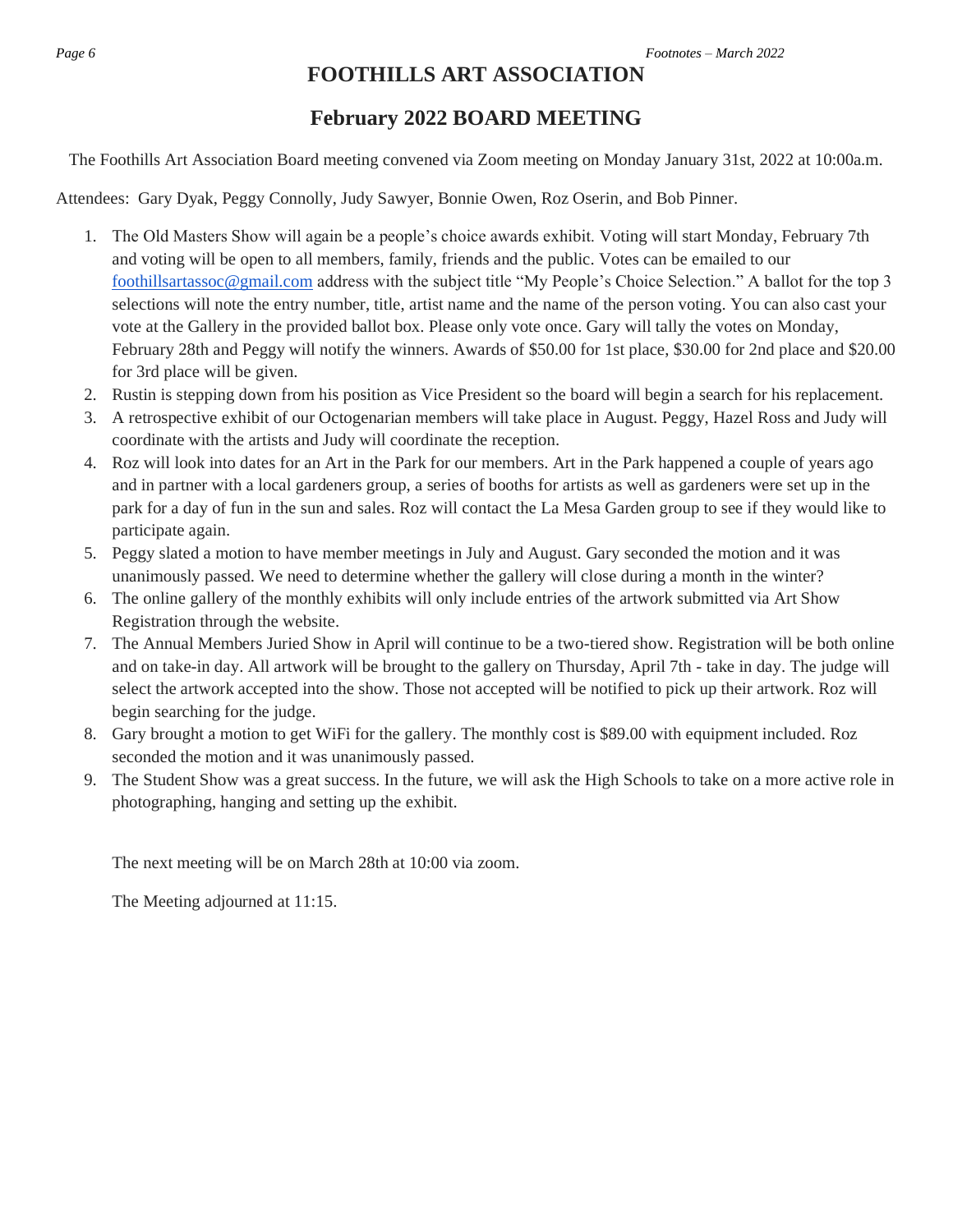## **Our Demonstrating Artist for March will be Liane Glasrud.**

Liane will be sharing her technique of using paper and acrylic at the Porter Hall Gallery at the next member meeting. Come early and get a good seat!

Thursday March 3, 2022. 2:00 – 4:00pm

She will be demonstrating her technique of using paper and acrylic paint. A follow-up workshop will be offered on Sunday, March 6th from 10:00-1:00 for up to 10 students.

**Feature Artist Barbara Drews (***Continued from Page 1*)



*A Tree Grows Through It* by Barbara Drews. *Red Skies At Sunset* by Barbara Drews





*Caffein Buzzzz* by Barbara Drews